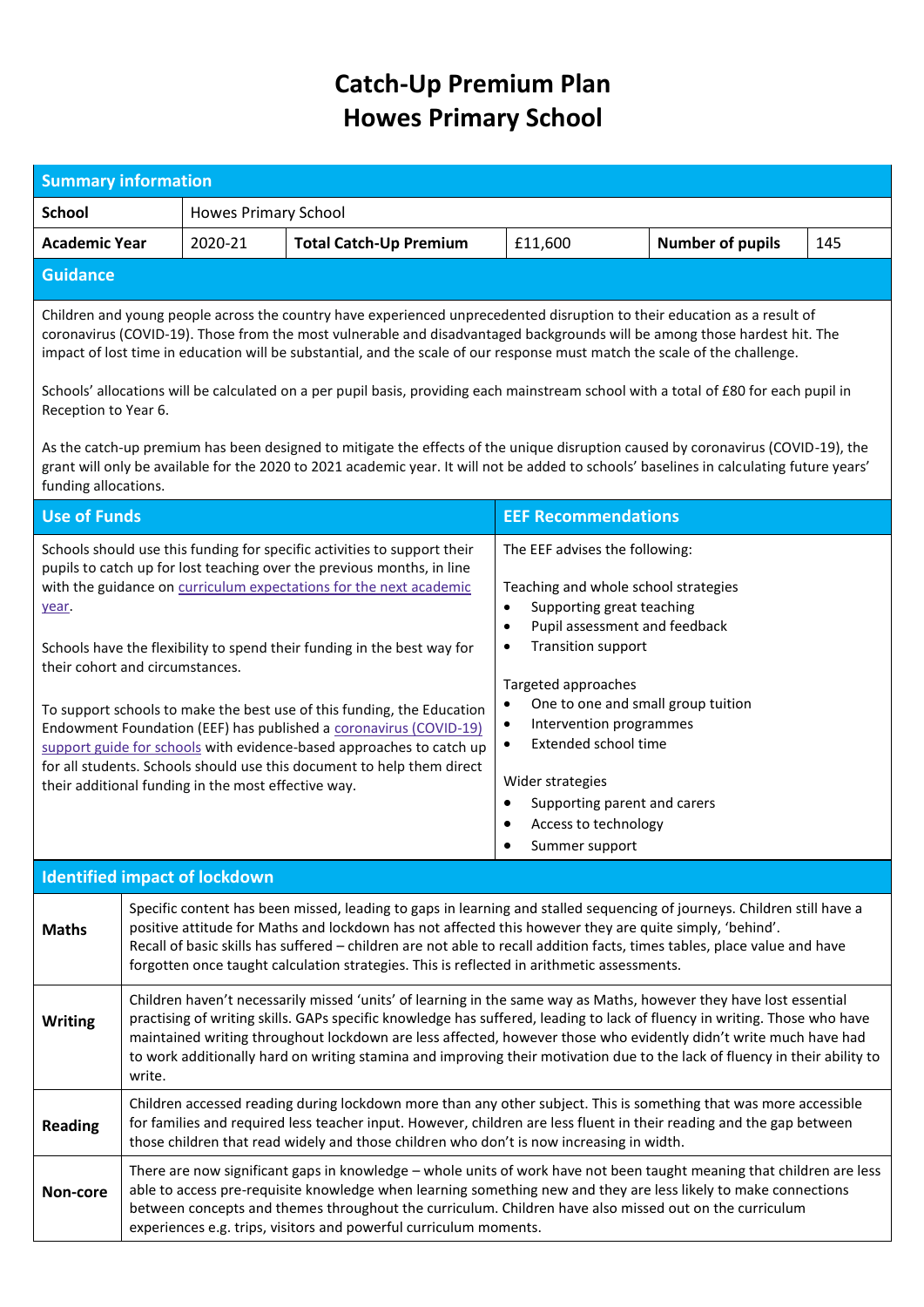| <b>Planned expenditure</b>                                                                                                                                                                                                                             |                                                                                                                                                                                                                                                                                                                                                                                                                                                                                                                                                             |                         |                                       |                           |  |  |  |  |
|--------------------------------------------------------------------------------------------------------------------------------------------------------------------------------------------------------------------------------------------------------|-------------------------------------------------------------------------------------------------------------------------------------------------------------------------------------------------------------------------------------------------------------------------------------------------------------------------------------------------------------------------------------------------------------------------------------------------------------------------------------------------------------------------------------------------------------|-------------------------|---------------------------------------|---------------------------|--|--|--|--|
| i. Teaching and whole-school strategies                                                                                                                                                                                                                |                                                                                                                                                                                                                                                                                                                                                                                                                                                                                                                                                             |                         |                                       |                           |  |  |  |  |
| <b>Desired outcome</b>                                                                                                                                                                                                                                 | Chosen approach and anticipated cost                                                                                                                                                                                                                                                                                                                                                                                                                                                                                                                        | <b>Staff</b><br>lead    | <b>Review</b><br>date?                | Impact<br>(once reviewed) |  |  |  |  |
| Supporting great teaching:                                                                                                                                                                                                                             |                                                                                                                                                                                                                                                                                                                                                                                                                                                                                                                                                             |                         |                                       |                           |  |  |  |  |
| The foundation subject will be planned<br>with increasing detail and consideration<br>for how pre-requisite knowledge will be<br>taught alongside new learning so that<br>knowledge gaps can be reduced.                                               | Additional time for teachers to research<br>and plan non-core subjects. Review of<br>where staff meeting time can be used to<br>facilitate staff being able to review the<br>curriculum and their planning.                                                                                                                                                                                                                                                                                                                                                 | <b>SLT</b>              | February<br>2021                      |                           |  |  |  |  |
| Despite the limitations placed on<br>schools in terms of use of physical<br>resources and the sharing of them,<br>manipulatives are accessed regularly in<br>Maths to support learning.                                                                | Review the Maths trolleys in each<br>classroom and purchase additional<br>resources if needed.<br>(E200)                                                                                                                                                                                                                                                                                                                                                                                                                                                    | <b>RB</b>               | February<br>2021                      |                           |  |  |  |  |
| Teaching assessment and feedback                                                                                                                                                                                                                       |                                                                                                                                                                                                                                                                                                                                                                                                                                                                                                                                                             |                         |                                       |                           |  |  |  |  |
| Teachers have a very clear<br>understanding of what gaps in learning<br>remain and use this to inform<br>assessments of learning that are aligned<br>with standardised norms, giving a<br>greater degree in confidence and<br>accuracy of assessments. | Staff to complete benchmark assessment<br>in September 2020. These to be updated<br>each term. Staff meeting time to allow<br>for the inputting of data into the main<br>system.                                                                                                                                                                                                                                                                                                                                                                            | <b>SLT</b>              | Monitoring<br>each term               |                           |  |  |  |  |
| Use of the outdoors to support learning                                                                                                                                                                                                                |                                                                                                                                                                                                                                                                                                                                                                                                                                                                                                                                                             |                         |                                       |                           |  |  |  |  |
| Teachers are trained in strategies to<br>support using the outdoors to support<br>learning across the curriculum.                                                                                                                                      | <b>Staff CPD.</b><br>Release time to adapt the curriculum.<br>Release time for subject leaders to<br>monitor implementation.<br>(E800)                                                                                                                                                                                                                                                                                                                                                                                                                      | PE<br>Team              | Monitoring<br>each term               |                           |  |  |  |  |
| <b>Transition support</b>                                                                                                                                                                                                                              |                                                                                                                                                                                                                                                                                                                                                                                                                                                                                                                                                             |                         |                                       |                           |  |  |  |  |
| Children who are joining school from<br>different settings or who are beginning<br>their schooling with Howes Primary<br>have an opportunity to become familiar<br>and confident with the setting before<br>they arrive.                               | New starters information page created<br>for the website.<br>Phone calls and emails home to families.<br>Cards sent to new starter children.<br>Video of the school shared with new<br>starters in July 2020.<br>Initial two days of the Autumn term set<br>aside to meet with parents and children<br>in a Covid safe manner for the Early<br>Years team.<br>Visits for new starters in year groups<br>other thatn Early Years completed after<br>school where allowed within the<br>pandemic and lockdown. All visits<br>conducted with safety paramount. | <b>SLT</b><br>and<br>HP | Ongoing<br><b>Total budgeted cost</b> |                           |  |  |  |  |
|                                                                                                                                                                                                                                                        | £ 1000                                                                                                                                                                                                                                                                                                                                                                                                                                                                                                                                                      |                         |                                       |                           |  |  |  |  |